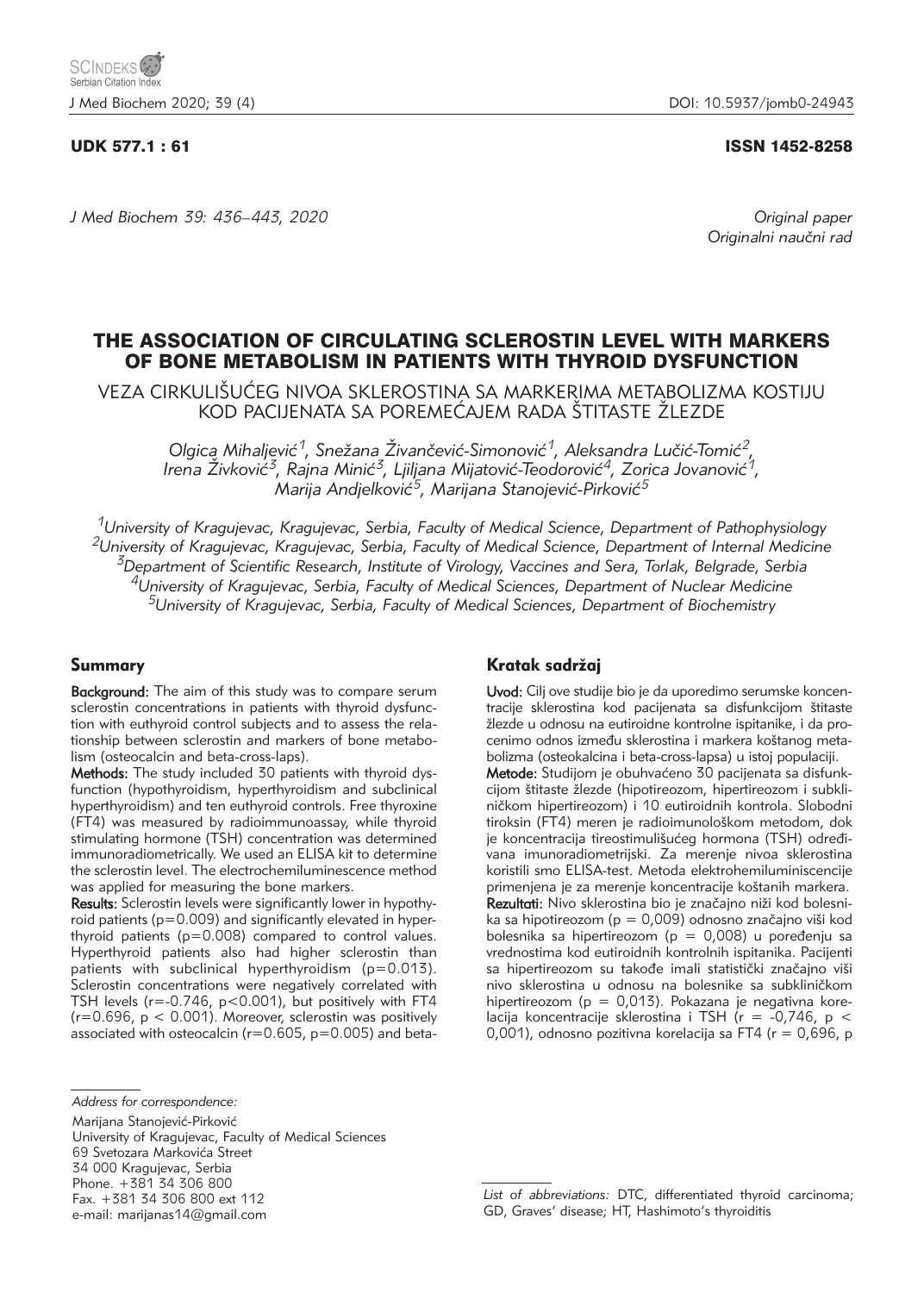cross-laps levels  $(r=0.573, p=0.008)$  in all thyroid patients.

Conclusions: Serum sclerostin is significantly affected in subjects with thyroid dysfunction. Both sclerostin and thyroid status affect bone homeostasis, which is reflected through the significant correlations with osteocalcin and beta-cross-laps.

Keywords: beta-cross-laps, bone metabolism, osteocalcin, sclerostin, thyroid dysfunction

#### Introduction

Bone homeostasis is based on the balance between two coupled processes: bone resorption and bone formation, so any removed damaged bone must be replaced by an equal amount of healthy tissue (1). There are many influences involved in bone homeostasis, such as genetic factors, growth factors, mechanical load, hormonal and metabolic status.

Thyroid hormones are known to play a key role in the regulation of metabolism and development of different organs, including bones. They are necessary for the maintenance of bone structure and strength and the achievement of peak bone mass (2). Thyroid hormones have been shown to change the duration of the bone remodelling cycle and to alter relations between bone formation and bone resorption (3). During bone growth, thyroid hormones have mainly anabolic effects, while they predominantly exert catabolic action in adults (4).

Thyroid-stimulating hormone (TSH) can also influence skeletal development, as the expression of TSH receptors has been demonstrated in both osteoblasts and osteoclasts (5, 6). It may have a direct effect on bone tissue by inhibition of osteoclastogenesis (7). Certainly bone homeostasis is influenced by the balanced actions of thyroid hormones and TSH (5).

Sclerostin is an osteocyte-derived protein, encoded by the SOST gene. This regulator of skeletal metabolism acts as an inhibitor of bone formation (8) by stimulating apoptosis of osteocytes and osteoblasts (9). Sclerostin also reduces bone mineral content and cortical thickness, and thus makes bones less resistant (10). Previous studies indicated that serum sclerostin is negatively correlated with parathormone and cortisol but positively correlated with calcitonin (11– 13). However, published data on the relationship between sclerostin and thyroid hormones are scarce and mostly relate to findings obtained in animal studies (14, 15).

In humans, sclerostin has been analyzed in hyperthyroid patients before and during antithyroid therapy (10, 16). The cross-sectional study of Engler et al. (17) established significant correlations

< 0,001) kod pacijenata sa tireoidnom disfunkcijom. Štaviše, sklerostin pozitivno korelira sa koncentarcijom osteokalcina ( $r = 0.605$ ,  $p = 0.005$ ) i beta-cross-lapsa (r  $= 0.573$ ,  $p = 0.008$ ) kod ovih pacijenata.

Zaključak: Serumski nivoi sklerostina izmenjeni su kod osoba sa disfunkcijom štitaste žlezde. Sklerostin zajedno sa tireoidnim statusom utiče na koštani metabolizam, što se ogleda u njegovoj značajnoj korelaciji sa osteokalcinom i beta-cross-lapsom.

Ključne reči: beta-cross-laps, koštani metabolizam, osteokalcin, sklerostin, tireoidna disfunkcija

between thyroid hormone excess and faster bone turnover, observed through an increase of bone degradation markers in overt hyperthyroidism. Regarding patients with subclinical hyperthyroidism, various studies have indicated either normal or elevated bone resorption markers (18, 19).

Likewise, available results about sclerostin and markers of bone metabolism also diverge. Some authors demonstrated that sclerostin correlates negatively with both markers of bone formation and bone resorption, while others affirmed a positive correlation only with bone resorption markers (20–22).

This study aimed to compare serum concentrations of sclerostin in patients with abnormal thyroid function (hypothyroidism, hyperthyroidism and subclinical hyperthyroidism) with values for healthy euthyroid individuals. Possible mutual relationships of serum sclerostin levels and thyroid status, and both sclerostin and thyroid status with bone metabolism markers (osteocalcin and  $\beta$ -cross-laps) were analyzed in all study subjects.

#### Materials and Methods

#### *Study population*

The study population included 30 patients with thyroid dysfunction: 23 (79.3%) females and 7 (20.7%) males of mean age 48.31±18.23 yrs. Patients with thyroid gland disorders were divided into three groups: 10 patients with hypothyroidism due to Hashimoto's thyroiditis (HT), 10 patients with hyperthyroidism due to Graves' disease (GD) and 10 patients with subclinical hyperthyroidism due to thyroxine suppressive therapy (differentiated thyroid carcinoma, DTC). Hashimoto's thyroiditis and Graves' disease were diagnosed based on clinical presentation, high levels of antithyroid antibodies (561.94 $\pm$ 1022.1 U/mL for TgAbs and 5523±4070 U/mL for TPOAbs in HT and 18.47±18.14 U/mL for TSHRAbs in GD) and TSH concentrations. DTC was diagnosed histologically, according to the main principles of the current WHO classification of thyroid tumours (23). All DTC patients included in this study had undergone total thyroidectomy and were then treated with fixed nominal activities of sodium (131-I)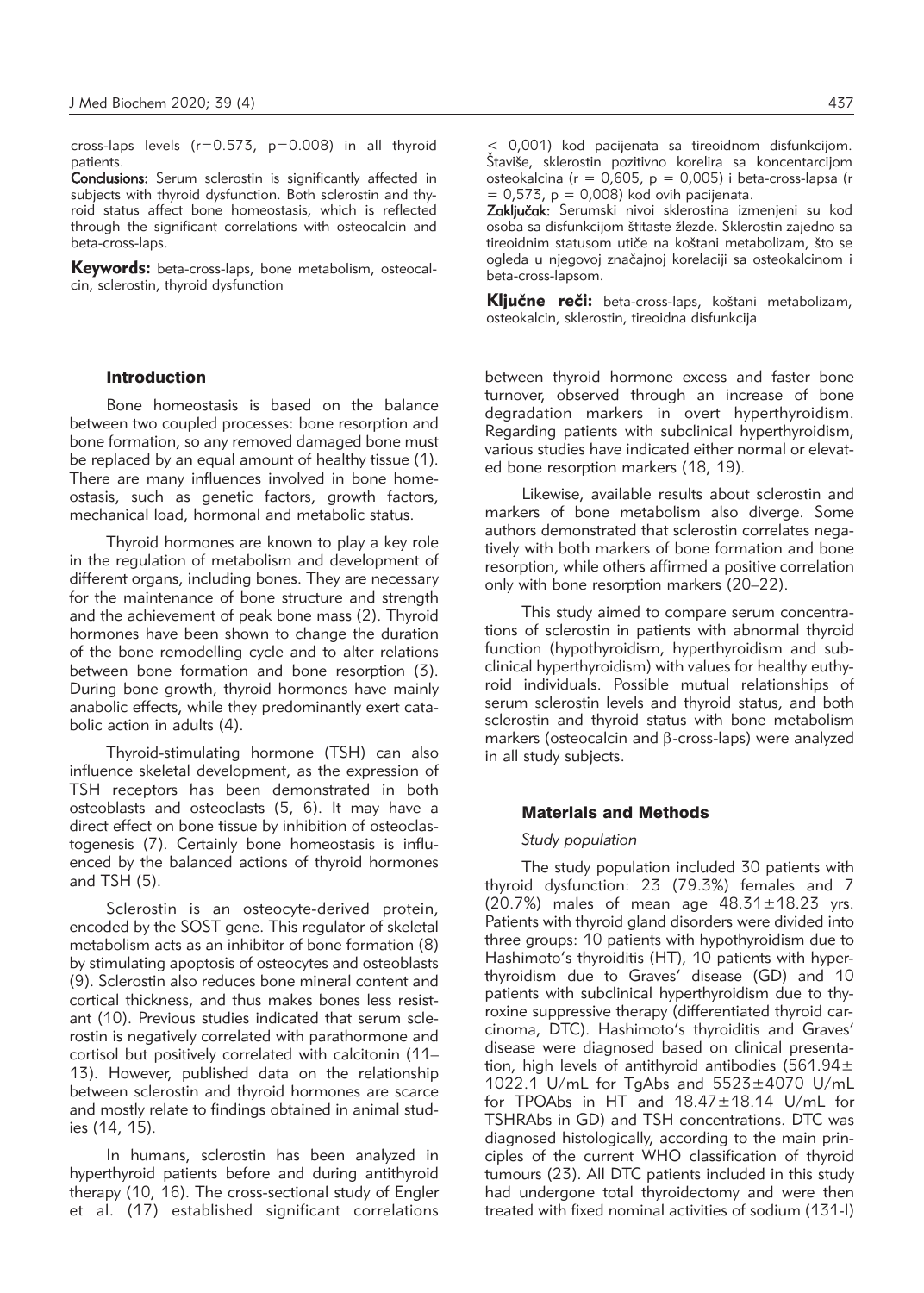iodide administered orally according to the EANM guidelines (24). In all DTC patients, subsequent whole-body scintigraphy detected no regional or distant metastases.

The control group comprised 10 healthy subjects, 9 (90%) females and 1 (10%) male of mean age  $46.5 \pm 10.23$  yrs. All control subjects were evaluated for thyroid function and absence of thyroid antibodies.

None of the study participants had acute infections or other conditions that could affect the tested parameters. After venipuncture, blood samples (5 mL) from patients and control subjects were collected in tubes (Vacutainer) without anticoagulants. Approximately 30 min after venipuncture, serum samples were obtained by centrifugation at 2000 rpm for 15 min and frozen at - 20 °C until required for biochemical analysis.

The study was planned according to ethical guidelines following the Declaration of Helsinki. The institutional review committee of Clinical Center Kragujevac approved our study protocol according to local biomedical research regulations. All patients and control subjects gave informed consent prior to enrolment in the investigation.

# *Measurement of free thyroxine (fT4) and thyroid-stimulating hormone (TSH)*

Free thyroxine (fT4) concentration was measured by radioimmunoassay (RIA, OCFD03-FT4, Cis-Biointernational, France), with a reference range of 7–18 pg/mL. Thyroid-stimulating hormone (TSH) concentration was determined immunoradiometrically (IRMA TSH, INEP, Zemun, Serbia), with a reference range of 0.3–5.5 mU/L. All measurements were made on a Wallac Wizard 1470 Automatic gamma counter (PerkinElmer Life Sciences, WallacOy, 2005, Finland).

### *Measurement of serum sclerostin*

Serum sclerostin was determined by quantitative sandwich enzyme immunoassay (DSST00 Human SOST Immunoassay, R&D Systems, USA). A monoclonal antibody specific for human sclerostin was precoated onto a microplate. Aliquots of standards and samples were pipetted into the wells for any sclerostin present to be bound by the immobilized antibody. After washing away all unbound substances, an enzyme-linked polyclonal antibody specific for human sclerostin was added to the wells. Following a wash to remove any unbound antibody-enzyme reagent, substrate solution was added for colour to develop in proportion to the amount of sclerostin bound in the initial step. After stopping further development, the colour intensity was measured at 540 nm. Intraassay and

interassay coefficients of variance (CV) were 2% and 9.5%, respectively.

## *Determination of serum osteocalcin and* b*-crosslaps*

Serum osteocalcin and B-cros-laps were measured by electrochemiluminescence on a *Cobas e 411* analyzer (*Roche Diagnostics*). The reference range for osteocalcin and  $\beta$ -cross-laps were 11–43 ng/mL and 0.010–5.940 ng/mL, respectively.

### *Statistical analysis*

All values were expressed as mean  $\pm$  standard deviation (SD). The commercial SPSS version 13.0 for Windows was used for statistical analysis. The significance of differences in the determined parameters between various groups was analyzed by the Independent samples t-test or Mann-Whitney U-test (depending on the distribution). Association between variables was evaluated by the bivariate correlation test and Pearson/Spearman coefficient. Chi-square tests were used to evaluate categorical data. Probability (p) values less than 0.05 were considered to be statistically significant.

### **Results**

We determined sclerostin concentrations in sera samples from groups of patients with thyroid dysfunction (hypothyroidism, hyperthyroidism and subclinical hyperthyroidism) and compared them with each other and with those for control subjects. Also, we analyzed the relationships of circulating serum sclerostin levels with osteocalcin and  $\beta$ -cross-laps concentrations. There were no significant differences in age or gender distribution among the patients subgroups and control group (hypothyroid group:  $c^2$ =18.0,  $p=0.324$  for age and  $c^2=1.25$ ,  $p=0.264$  for gender; hyperthyroid group:  $c^2$ =12.98, p=0.449 for age and  $c^2$ =1.25, p=0.264 for gender; sub-hyperthyroid group:  $c^2$ =15.33, p=0.356 for age and  $c^2$ =1.05,  $p=0.305$  for gender).

Peripheral serum concentrations of sclerostin, free thyroxine and thyroid-stimulating hormone in our study groups are given in *Table I*, mean serum sclerostin, osteocalcin and  $\beta$ -cross-laps concentrations are shown in *Figure 1* (A, B, C). There were significant differences in the levels of serum sclerostin (Kruskal-Wallis test, p<0.001), osteocalcin (One way ANOVA, p=0.014) and beta-cross-laps (One way ANOVA, p<0.001) between the study groups. We found that patients with hypothyroidism had much lower serum sclerostin concentrations than control subjects (66.54±48.13 pg/mL vs 145.91±81.36 pg/mL) (Mann Whitney test, p=0.009). In contrast, concentrations of sclerostin were significantly higher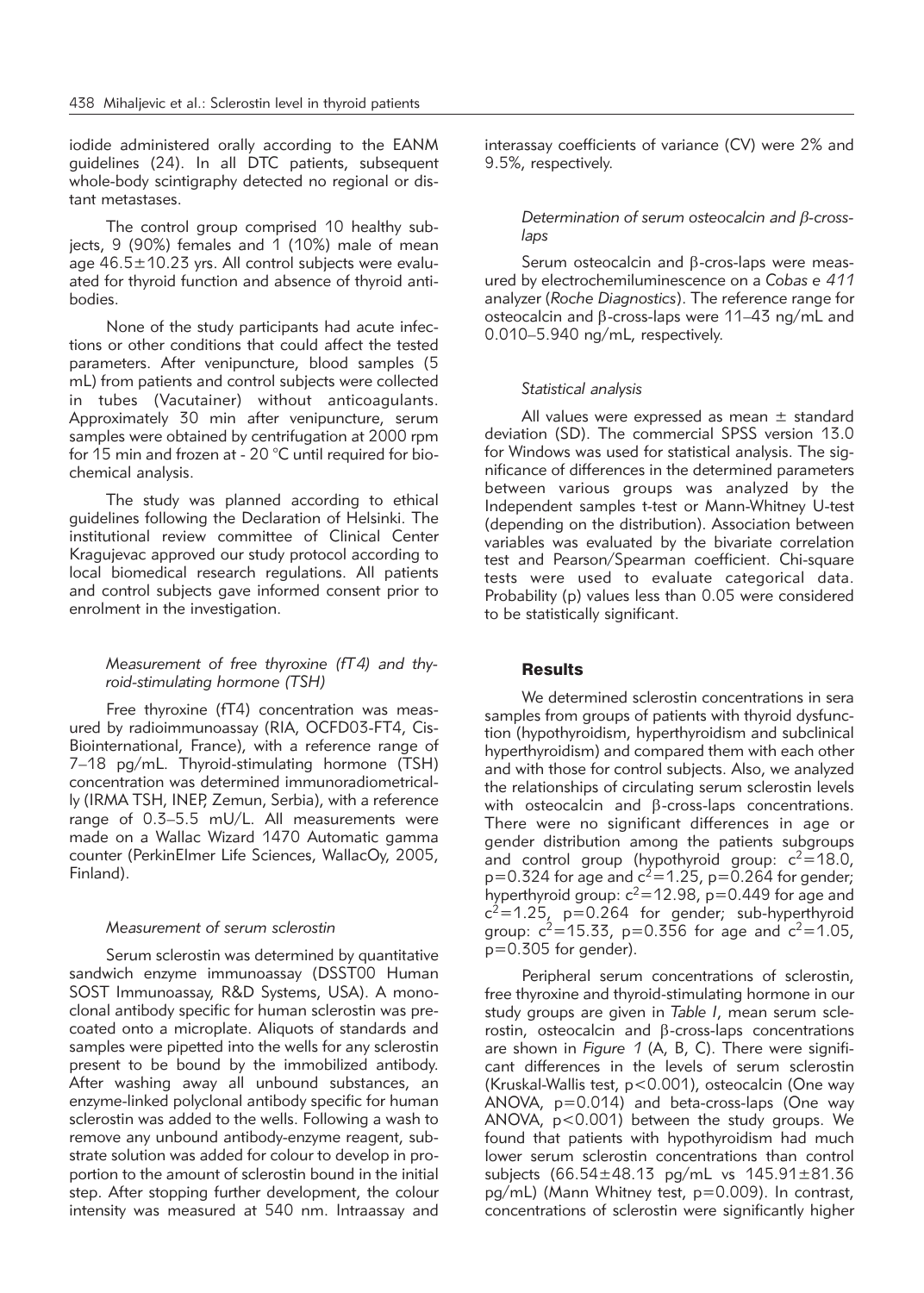| Concentrations     |                               | Control group                  |                                   |                                     |          |  |
|--------------------|-------------------------------|--------------------------------|-----------------------------------|-------------------------------------|----------|--|
|                    | Hypothyroid group<br>$(n=10)$ | Hyperthyroid group<br>$(n=10)$ | Subhyperthyroid group<br>$(n=10)$ | Physiologically healthy<br>$(n=10)$ | Sig.     |  |
| Sclerostin (pg/mL) | 54.52<br>$(33.79 - 79.44)$    | 317.12<br>$(188.90 - 476.50)$  | 175.39<br>$(147.28 - 226.21)$     | 125.31<br>$(87.36 - 177.41)$        | p < 0.05 |  |
| $fT4$ (pg/mL)      | 0.89<br>$(0.450 - 1.689)$     | 59.54<br>(36.45–103.97)        | 16.56<br>$(14.12 - 20.04)$        | 9.58<br>$(8.65 - 10.64)$            | p < 0.05 |  |
| $TSH$ (mU/L)       | 93.63<br>$(62.22 - 136.83)$   | 0.13<br>$(0.11 - 0.156)$       | 0.24<br>$(0.19 - 0.30)$           | 1.67<br>$(1.45 - 1.89)$             | p < 0.05 |  |

|  |  |  | <b>Table I</b> Concentrations (geometric mean) of sclerostin, fT4 and TSH in the study groups. |  |  |  |  |  |  |  |  |  |
|--|--|--|------------------------------------------------------------------------------------------------|--|--|--|--|--|--|--|--|--|
|--|--|--|------------------------------------------------------------------------------------------------|--|--|--|--|--|--|--|--|--|

The values in parentheses represent the 95% confidence interval of geometric mean, and the differences were considered statistically different if *p*-value was < 0.05.



Figure 1 Differences in serum sclerostin (A), osteocalcin (B) and beta-cross-laps (C) concentrations between thyroid patients and control subjects.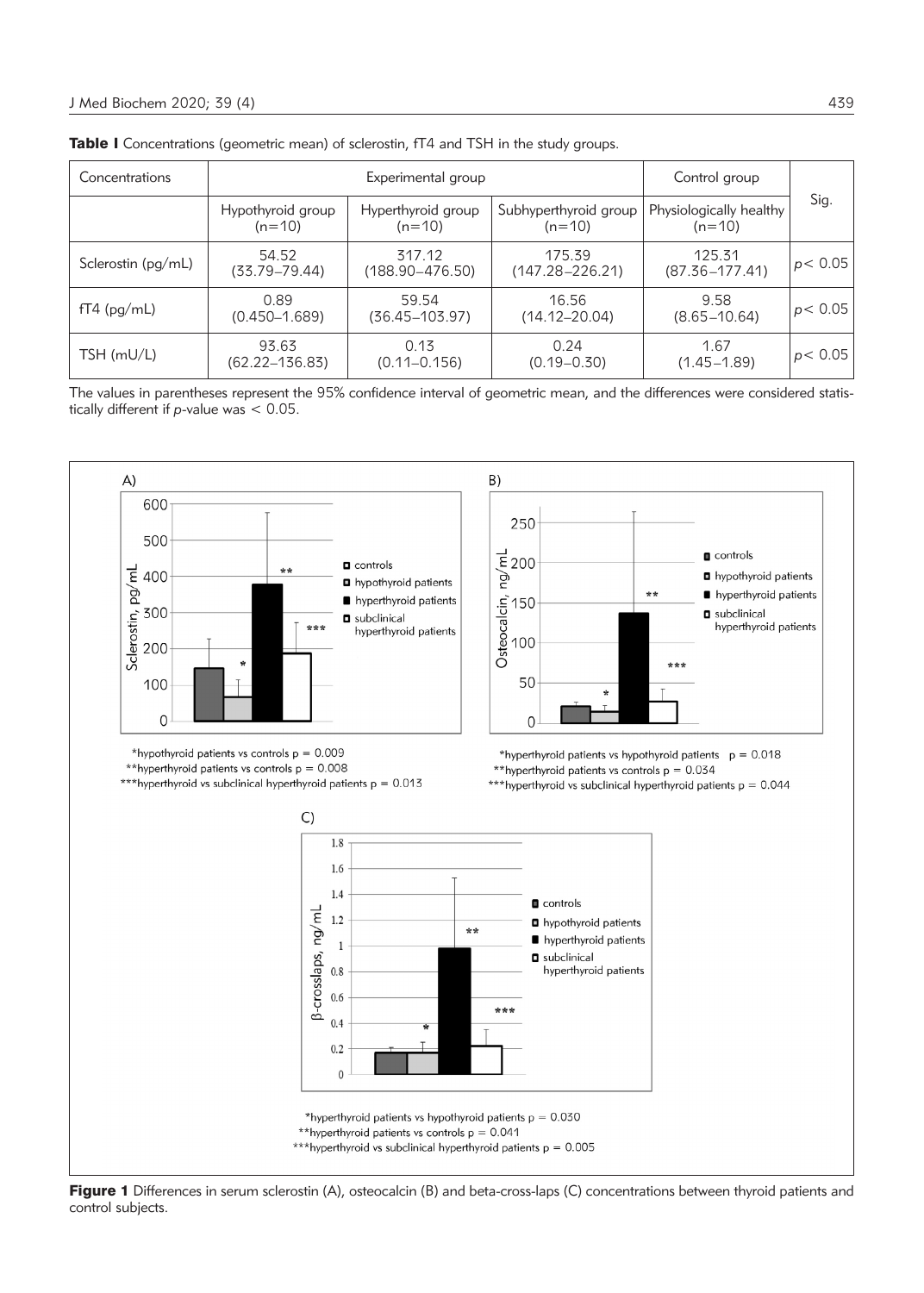

Figure 2 The relationship of sclerostin level with free thyroxine (A) and thyroid-stimulating hormone (B) in subjects with thyroid dysfunctions.

in patients with hyperthyroidism than in control subjects (377.49±197.44 pg/mL vs 145.91±81.36 pg/mL) (Independent samples t-test, p=0.008) and patients with subclinical hyperthyroidism (Mann Whitney test, p=0.013). Hyperthyroid patients had higher concentrations of osteocalcin and beta-crosslaps in relation to patients with hypothyroidism  $(p=0.018$  for osteocalcin;  $p=0.030$  for beta-crosslaps), patients with subclinical hyperthyroidism  $(p=0.044$  for osteocalcin;  $p=0.005$  for beta-crosslaps) and control subjects (p=0.034 for osteocalcin; p=0.041 for beta-cross-laps).

Analysis of the relationship between sclerostin and FT4 showed a strong positive correlation of sclerostin concentrations and free thyroxine in the subjects with thyroid dysfunctions (Bivariate correlation test, Spearman r=0.696, p<0.001) (*Figure 2A*). On the contrary, serum sclerostin was negatively correlated with TSH in the same participants (Bivariate correlation test, Spearman r=-0.746, p<0.001) (*Figure 2B*). In the group of control subjects, the correlations of sclerostin and parameters of thyroid status tended in the same directions as for the patients, i.e. positive

with FT4 and negative with TSH, but did not reach the level of statistical significance  $(r_{TSH} = -0.490)$ ,  $p_{TSH}$ =0.150;  $r_{FT4}$ =0.382,  $p_{FT4}$ =0.386).

When considering the relationship of bone turnover markers and thyroid status, statistical analysis showed that osteocalcin and beta-cross-laps positively correlated with FT4 (Spearman  $r = 0.641$ ,  $p =$ 0.003 for osteocalcin; Spearman r=0.522, p=0.022 for beta-cross-laps) but negatively correlated with TSH (Spearman  $r = -0.735$ ,  $p < 0.001$  for osteocalcin; Spearman  $r = -0.612$ ,  $p = 0.004$  for beta-cross-laps) in the patients with altered thyroid function.

Finally, sclerostin concentrations were positively associated with both markers of bone metabolism (osteocalcin and beta-cross-laps) in the patients with abnormal thyroid function (Spearman r=0.605, p=0.005 for osteocalcin; Spearman r=0.573, p=0.008 for beta-cross-laps). The relationship between serum sclerostin and osteocalcin (Spearman  $r=0.131$ ,  $p=0.779$ ) as well as sclerostin and betacross-laps (Spearman r=0.337, p=0.459) in control subjects was not statistically significant probably due to the small number of subjects ( $n=10$ ) in this group.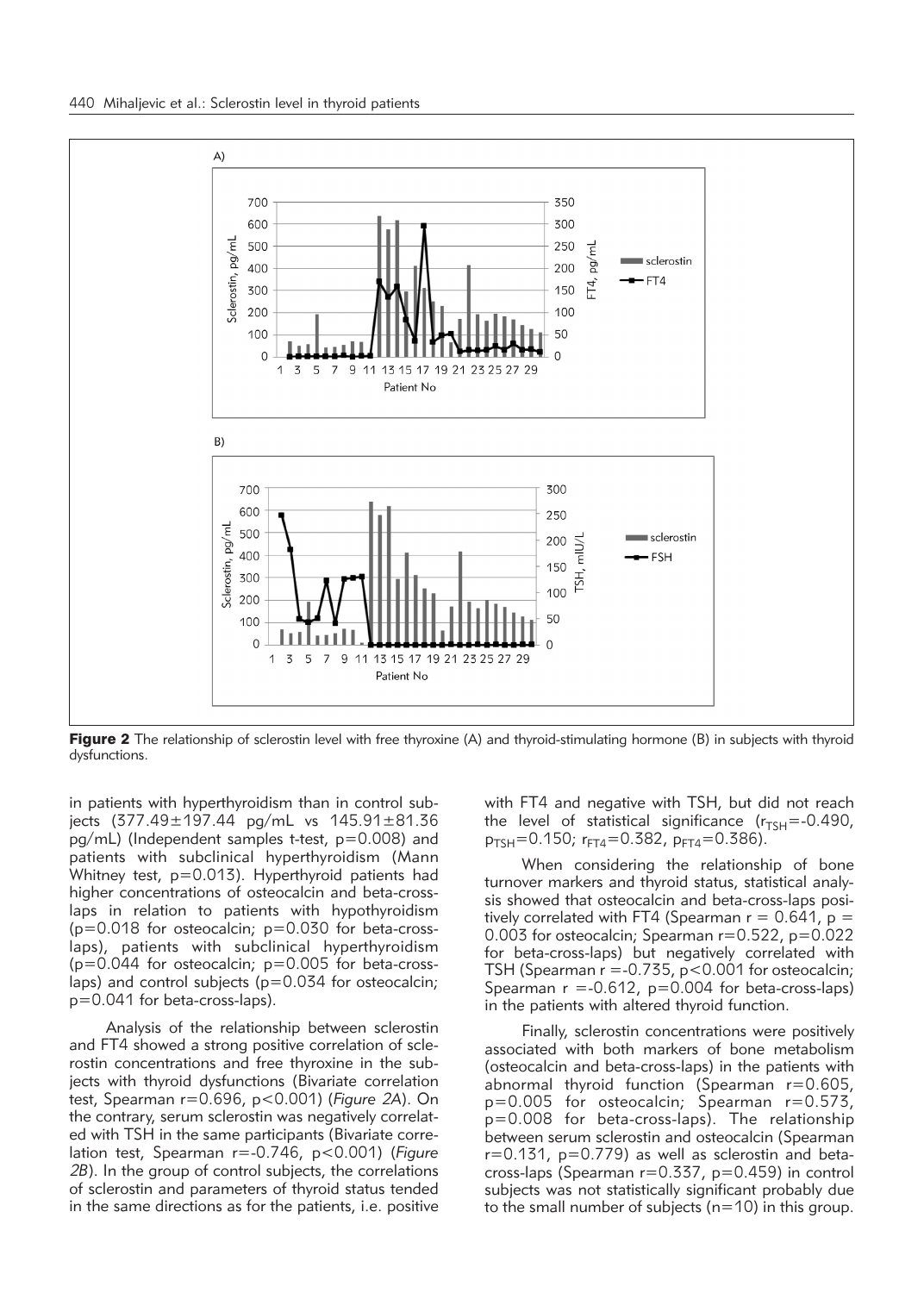#### **Discussion**

The aim of our study was to evaluate sclerostin concentrations in patients with abnormal thyroid functions (hypothyroidism, hyperthyroidism and subclinical hyperthyroidism) and healthy euthyroid subjects, as well as to analyze the relationship between sclerostin concentrations and markers of bone metabolism (osteocalcin and beta-cross-laps).

Thyroid hormones are considered important regulators of bone metabolism, so any deficiency or excess may result in disturbance of bone turnover. Current knowledge about the action of thyroid hormones on the skeleton has mainly been obtained from animal models (5). Since bone remodelling determines skeletal integrity, thyroid hormones might change the rate of bone turnover (leading to an acceleration in hyperthyroidism or deceleration in hypothyroidism) and bone density (3). On the other hand, it is accepted that TSH can suppress osteoclast formation and stimulate osteoblast differentiation (6). Abe and coworkers (5) hypothesized that TSH, rather than thyroxine and triiodothyronine, is a direct negative regulator of skeletal development. It seems that skeleton maintenance is set by the concerted activity of thyroid hormones and TSH.

Sclerostin is a glycoprotein product of the SOST gene expressed mainly in osteocytes (8). It has a negative effect on bone mineralization because it reduces bone mineral content and has been the subject of many studies. Thus, increased serum sclerostin levels were found in patients with chronic kidney disease (25), diabetes mellitus (26), prostate cancer (27), liver dysfunction (28) and obesity (29). Its expression is regulated mostly by mechanical load, although many data indicate the great importance of humoral factors (10, 12, 13). Thus, thyroid hormones were demonstrated to increase the number of sclerostinpositive osteocytes in hyperthyroid mice (14, 15). Here we attempted to clarify the relationship of sclerostin and thyroid hormones in humans and are the first to show differences in circulating sclerostin concentrations in patients with three different types of thyroid dysfunction (hypothyroidism, hyperthyroidism and subclinical hyperthyroidism).

In earlier studies on sclerostin concentrations in subjects with hyperthyroidism before and/or after medicament therapy, Skowrońska-Jóźwiak et al. (10) and Sarıtekin et al. (16) found no statistically significant correlation with thyroid status. Unlike them, we have compared serum sclerostin concentrations in patients with different abnormalities of thyroid function both between the groups of patients and with healthy euthyroid individuals.

We showed that serum sclerostin concentrations were the highest in the group of hyperthyroid patients, significantly higher than in control subjects. On the contrary, patients with hypothyroidism had lower serum concentrations of sclerostin than the other groups. These results are in line with data obtained by Tsourdi et al. (15) in male mice. It seems that hypothyroidism, although this may not be expected, affects bone homeostasis and reduces skeletal turnover.

Our study also included DTC patients with subclinical hyperthyroidism caused iatrogenically by thyroxine suppressive therapy. Subclinical hyperthyroidism is characterized by circulating TSH levels below the reference range and normal serum concentrations of thyroid hormones. The small difference in sclerostin levels between these patients and control subjects was not statistically significant, although the mean concentration was slightly higher in patients with subclinical hyperthyroidism. These results are in agreement with those of Lee et al. (30), who concluded that TSH suppression in DTC patients has no effect on bone health, so suppressive levothyroxine therapy could be rated safe.

A close positive correlation of sclerostin concentrations with thyroxine and a strong negative correlation with TSH in sera samples from our three groups of patients were observed. The same correlation trend of sclerostin and thyroid status (FT4 and TSH) was seen in control subjects but did not reach statistical significance, probably due to the small number of subjects in the control group.

Analysis of the relationship with bone metabolic markers showed that serum sclerostin was positively associated with osteocalcin and beta-cross-laps levels in patients with thyroid dysfunctions. Moreover, osteocalcin and beta-cross-laps were positively associated with concentrations of FT4 and negatively with TSH in all patients.

Osteocalcin is the most common non-collagenous protein of the bone extracellular matrix. Synthesized by mature osteoblasts (31), it is considered a marker of bone formation. Thus, serum osteocalcin level correlates with osteoblast activity, although fragments can be released into the blood during bone resorption. In contrast, beta-cross-laps is a collagen-degradation product and a marker of bone resorption (32).

In an analysis of osteocalcin concentrations in patients with abnormal thyroid function (hyperthyroidism, hypothyroidism and subacute thyroiditis), Kojima et al*.* (33) found a positive correlation with thyroxine and triiodothyronine levels, suggesting that osteoblast activity was increased in hyperthyroidism and decreased in hypothyroidism. Moreover, thyroid suppressive therapy significantly reduced osteocalcin concentrations in subjects with hyperthyroidism (34). Our results correspond with these findings, but we have also demonstrated that both osteocalcin and beta-cross-laps are associated with thyroid status in patients with different thyroid dysfunctions. Furthermore, we have examined the relationship of sclerostin with other bone metabolism markers, which was not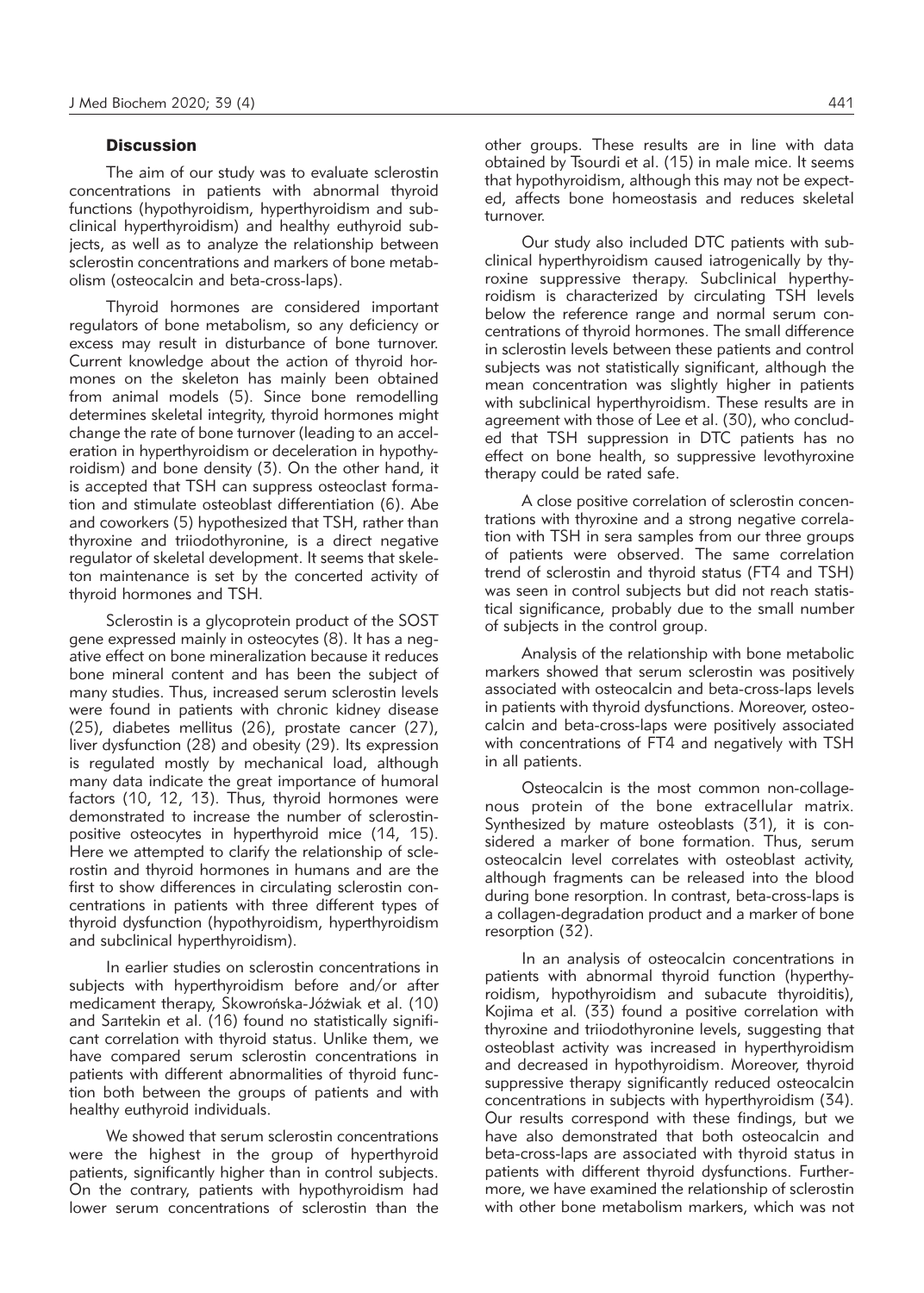the subject of previous research. Earlier results about the association of sclerostin and markers of bone metabolism mostly concerned a healthy elderly population or immobilized subjects. Thus some authors demonstrated that sclerostin correlates negatively with markers of bone formation and bone resorption, while others affirmed a positive correlation only with bone resorption markers (20–22). Unlike Sarıtekin et al. (16), our examination indicated positive relationships of serum sclerostin with both osteocalcin and beta-cross-laps in patients with abnormal thyroid function. The differences in sclerostin concentration in our study participants reflect changes in the level of osteocalcin and beta-cross-laps and vice versa. As a marker of bone formation, osteocalcin showed the same distribution among our study groups as sclerostin and beta-cross-laps (the highest values in hyperthyroid patients, the lowest in hypothyroid patients). We assume that is a consequence of a compensatory reaction (as increased osteoblast activity) in the case of disturbed bone balance. This has been shown in some other conditions, e.g. in subjects with Wilson's disease and postmenopausal females (35, 36).

#### *Study limitations*

The principal limitation of our study is the relatively small samples size. Secondly, wide confidence

# **References**

- 1. Seeman E, Delmas PD. Bone quality–the material and structural basis of bone strength and fragility. N Engl J Med 2006; 354 (21): 2250–61.
- 2. Basset J, Williams G. The molecular actions of thyroid hormone in bone. Trends Endocrinol Metab 2003; 14: 356–64.
- 3. Tuchendler D, Bolanowski M. The influence of thyroid dysfunction on bone metabolism. Thyroid Research 2014; 7: 12.
- 4. Gorka J, Taylor-Gjevre RM, Arnason T. Metabolic and clinical consequences of hyperthyroidism on bone density. Int J Endocrinol 2013; Article ID 638727: 11 pages.
- 5. Abe E, Marians RC, Yu W, Wu XB, Ando T, Li Y, et al. TSH is a negative regulator of skeletal remodeling. Cell 2003; 115(2): 151–62.
- 6. Sampath TK, Simic P, Sendak R, Draca N, Bowe AE, O'Brien S, et al. Thyroid-stimulating hormone restores bone volume, microarchitecture, and strength in aged ovariectomized rats. J Bone Miner Res 2007; 22(6): 849–59.
- 7. Cardoso LF, Maciel LM, Paula FJ. The multiple effects of thyroid disorders on bone and mineral metabolism. Arq Bras monoclonal antibody 2014; 58(5): 452–463.
- 8. Sharifi M, Ereifej L, Lewiecki M. Sclerostin and skeletal health. Rev Endocr Metab Disord 2015; 16: 149–56.

intervals of the selected associations indicate a limited statistical strength. Thus, further examinations are needed in order to verify the strength of the observed associations.

In conclusion, serum concentrations of sclerostin are significantly affected in subjects with different abnormal thyroid functions. Thus, patients with hyperthyroidism had the highest level of sclerostin and patients with hypothyroidism the lowest. There were positive relationships between circulating concentrations of sclerostin and markers of bone metabolism, i.e. osteocalcin a marker of bone formation and beta-cross-laps marker of bone resorption in all thyroid patients. Thyroid status affects bone homeostasis which is reflected through its significant association with osteocalcin and beta-cross-laps but even more closely with sclerostin.

*Acknowledgements.* The study was supported by the Ministry of Education, Science and Technological Development of the Republic of Serbia (Grant Nos. III41010 and ON175069) and the Faculty of Medical Sciences, University of Kragujevac, Serbia (JP 06– 12).

#### Conflict of interest statement

The authors state that they have no conflicts of interest regarding the publication of this article.

- 9. Sutherland MK, Geoghegan JC, Yu C, Turcott E, Skonier JE, Winkler DG, Latham JA. Sclerostin promotes the apoptosis of human osteoblastic cells: a novel regulation of bone formation. Bone 2004; 35(4): 828–35.
- 10. Skowrońska-Jóźwiak E, Krawczyk-Rusiecka K, Lewandowski KC, Adamczewski Z and Lewiński A. Successful treatment of thyrotoxicosis is accompanied by a decrease in serum sclerostin levels. Thyroid Res 2012; 5: 14–6.
- 11. Gooi JH, Pompolo S, Karsdal MA, Kulkarni NH, Kalajzic I, McAhren SH, et al. Calcitonin impairs the anabolic effect of PTH in young rats and stimulates expression of sclerostin by osteocytes. Bone 2010; 46: 1486–97.
- 12. Costa AG, Cremers S, Rubin MR, McMahon DJ, Sliney J Jr, Lazaretti-Castro M, et al. Circulating Sclerostin in Disorders of Parathyroid Gland Function. J Clin Endocrinol Metab 2011; 96(12): 3804–10.
- 13. van Lierop AH, van der Eerden AW, Hamdy NA, Hermus AR, den Heijer M, Papapoulos SE. Circulating sclerostin levels are decreased in patients with endogenous hypercortisolism and increase after treatment. J Clin Endocrinol Metab 2012; 97: E1953–57.
- 14. O'Shea PJ, Kim DW, Logan JG, Davis S, Walker RL, Meltzer PS, et al. Advanced bone formation in mice with a dominant-negative mutation in the thyroid hormone receptor  $\beta$  gene due to activation of Wnt/ $\beta$ -catenin protein signaling. J Biol Chem 2012; 287(21): 17812–22.